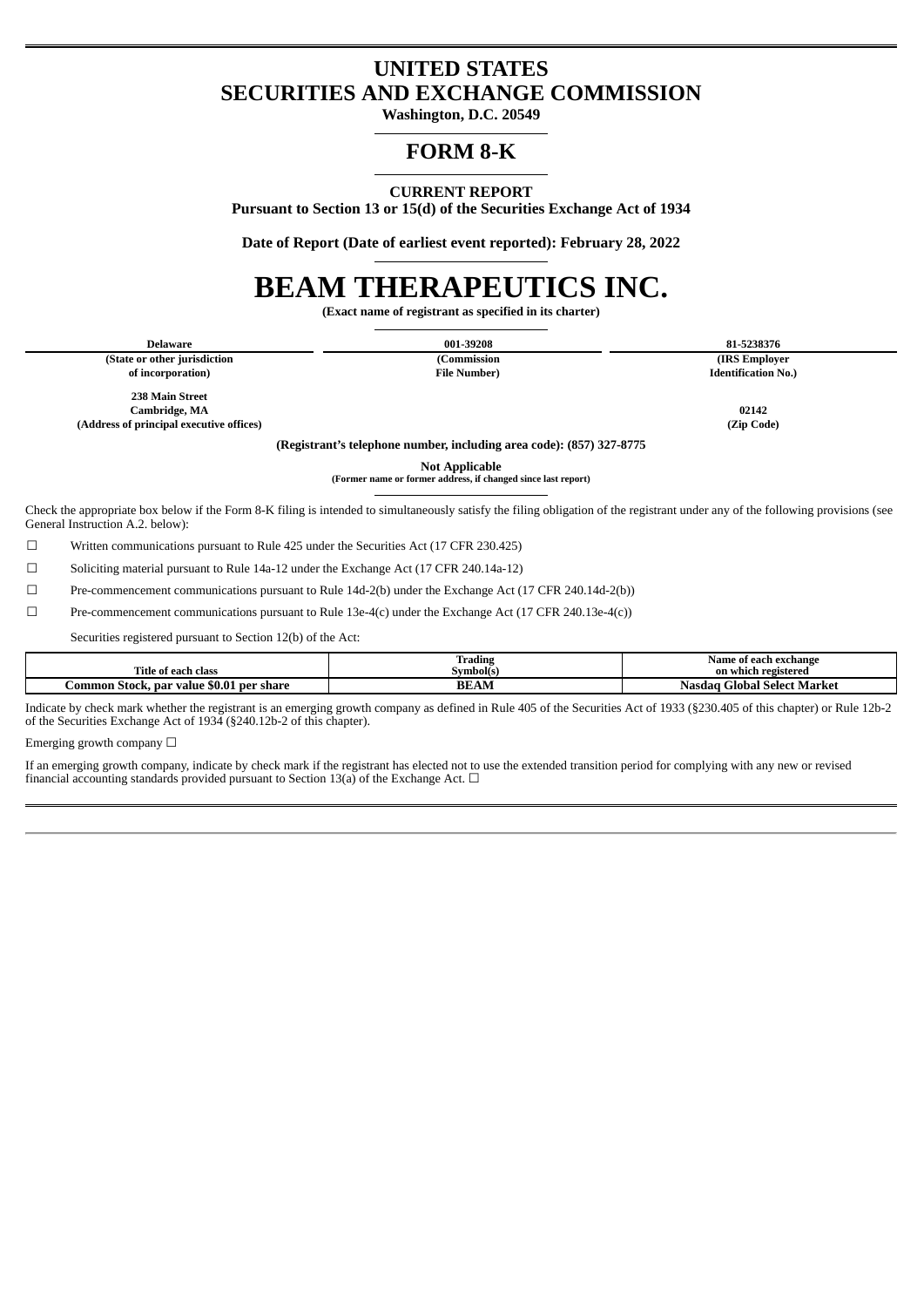#### **Item 2.02 Results of Operations and Financial Condition.**

On February 28, 2022, Beam Therapeutics Inc. (the "Company") issued a press release announcing the Company's financial results for the quarter and year ended December 31, 2021. A copy of this press release is furnished as Exhibit 99.1 and is incorporated herein by reference.

The information in this Item 2.02 as well as in the accompanying Exhibit 99.1 attached hereto is being furnished and shall not be deemed "filed" for purposes of Section 18 of the Securities Exchange Act of 1934, as amended (the "Exchange Act"), or otherwise subject to the liabilities of that section, nor shall it be deemed incorporated by reference into any filing by the Company, under the Securities Act of 1933, as amended, or the Exchange Act, except as expressly set forth by specific reference in such filing.

#### **Item 9.01 Financial Statements and Exhibits.**

#### (d) Exhibits

| <b>Exhibit No.</b> | Description                                                                 |
|--------------------|-----------------------------------------------------------------------------|
| 99.1               | <b>Press Release Issued by Beam Therapeutics Inc. on February 28, 2022</b>  |
| 104                | Cover Page Interactive Data File (embedded within the Inline XBRL document) |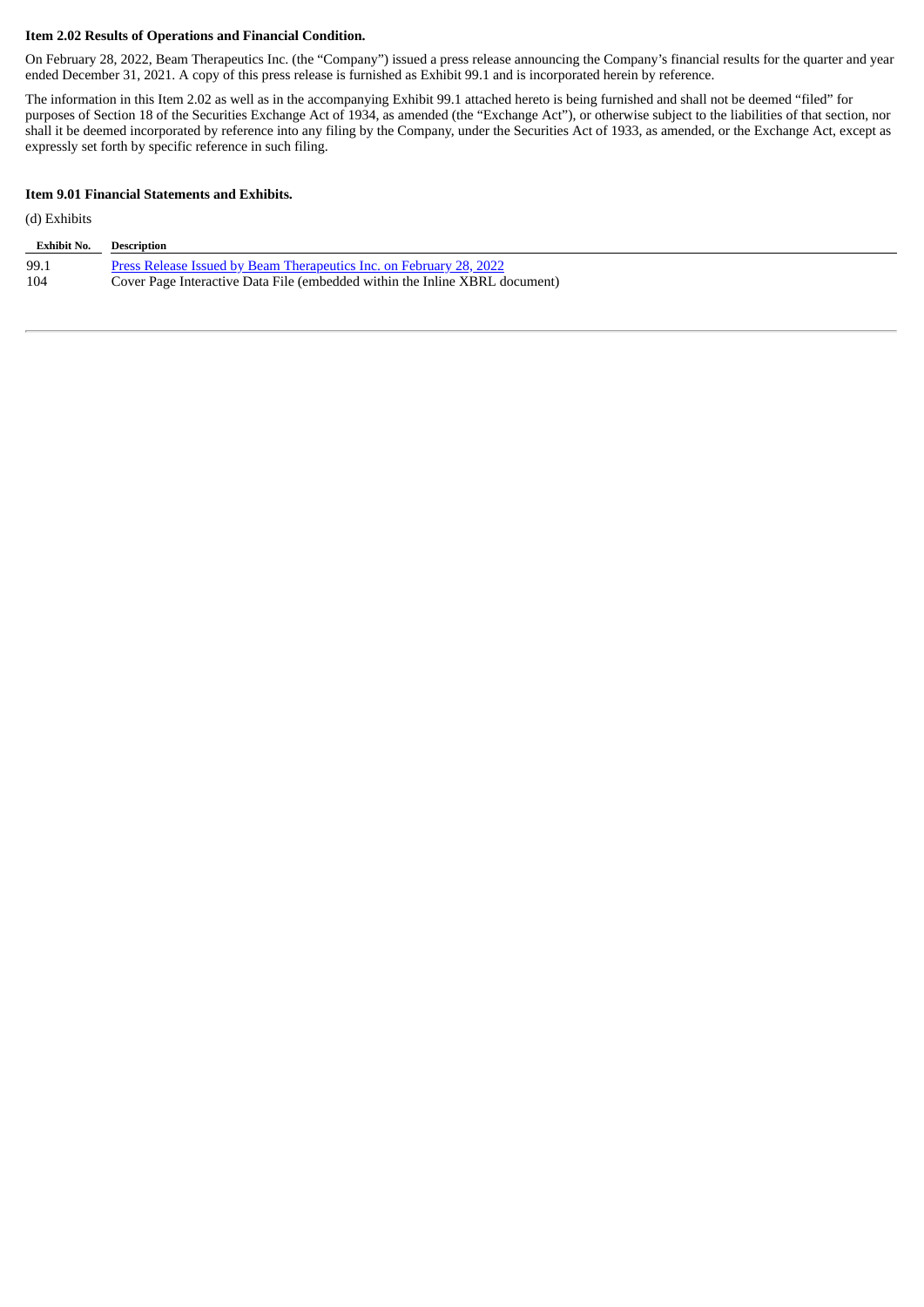#### **SIGNATURES**

Pursuant to the requirements of the Securities Exchange Act of 1934, the registrant has duly caused this report to be signed on its behalf by the undersigned hereunto duly authorized.

## **BEAM THERAPEUTICS INC.**

Date: February 28, 2022 By: /s/ John Evans<br>Name: /s/ John Evans Name: John Evans<br>Title: Chief Execu Chief Executive Officer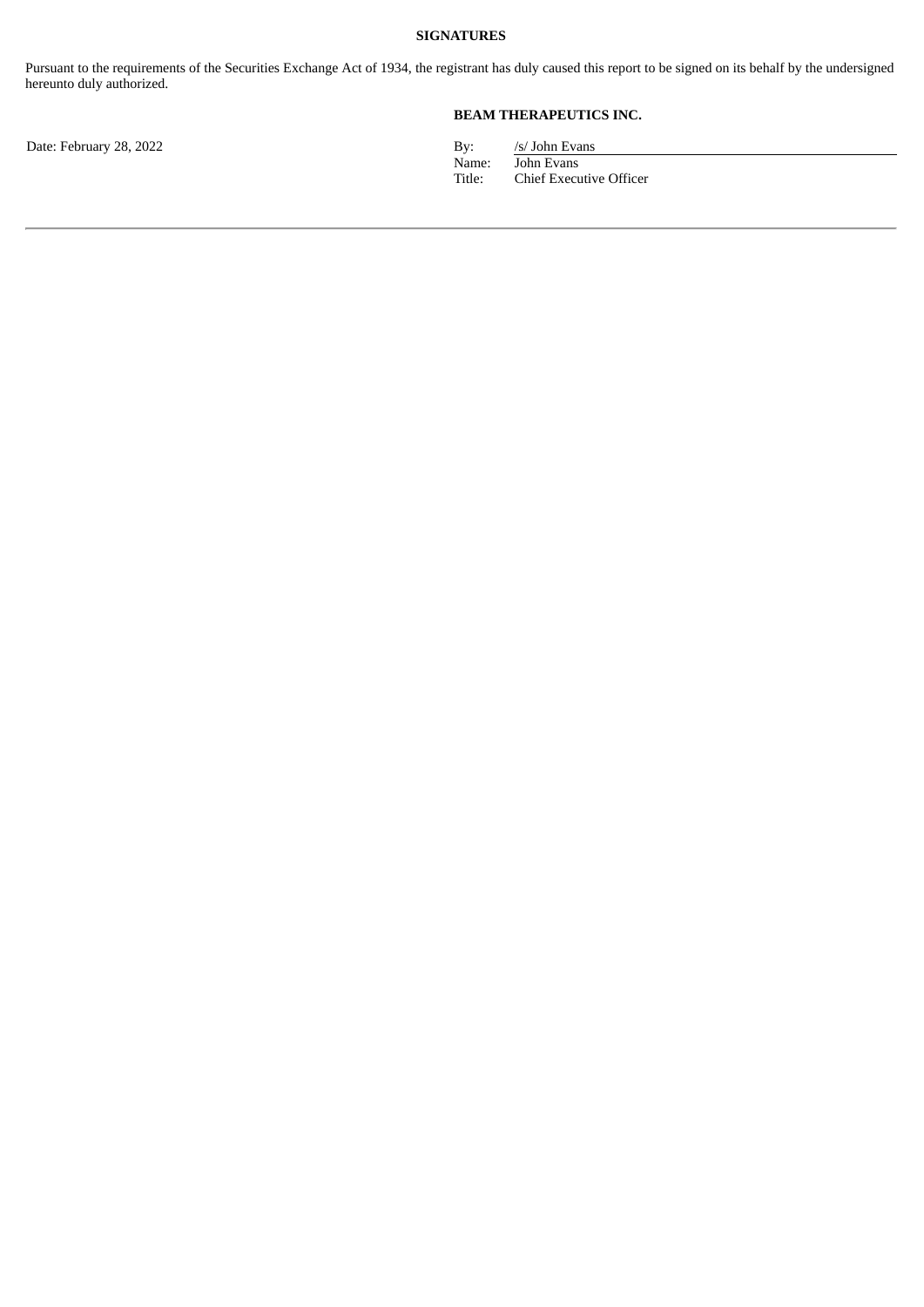

#### <span id="page-3-0"></span>Beam Therapeutics Reports Pipeline and Business Highlights, Planned 2022 Milestones and Fourth Quarter and Full Year 2021 Financial Results

Research Collaboration with Pfizer Underway, with Upfront and Potential Milestone Payments of Up to \$1.35 Billion

Executing First Wave of Long-term Strategy for Sickle Cell Disease with Planned Initiation of BEAM-101 Clinical Trial and IND Submission for BEAM-*102 in the Second Half of 2022*

Strong Cash Position of \$1.2 Billion, Including Pfizer Upfront, to Support Robust Set of Milestones Across Ex Vivo and In Vivo Base Editing Programs *Anticipated in 2022 and Beyond*

**CAMBRIDGE, Mass., February 28, 2022** -Beam Therapeutics Inc. (Nasdaq: BEAM), a biotechnology company developing precision genetic medicines through base editing, today announced pipeline and business highlights, outlined key 2022 anticipated milestones and reported fourth quarter and full year 2021 financial results.

"Throughout 2021, we made important advancements across our platform and portfolio, culminating in the clearance of our first IND submission late last year and our recently launched collaboration with Pfizer, both of which provide further validation for the potential of our base editing and delivery technologies," said John Evans, chief executive officer of Beam. "In 2022, we plan to continue this momentum by executing the first wave in our long-term strategy for sickle cell disease with the planned initiation of our trial with BEAM-101, marking our transition to a clinical-stage company, and our anticipated IND submission for BEAM-102. There is a significant need for novel treatments for sickle cell disease and other severe genetic blood disorders, and we believe that our strategy and suite of technologies – base editing, improved conditioning and *in vivo* delivery for editing HSCs – has the potential to make an important impact on the treatment landscape for these patients."

Mr. Evans continued, "In parallel, we plan to actively advance the remainder of our pipeline in 2022, notably with expected milestones including an IND submission for BEAM-201 for the treatment of relapsed and refractory acute T-cell leukemia and lymphoblastic lymphoma, IND-enabling work for BEAM-301 for the treatment of glycogen storage disease Ia, the naming of additional development candidates from our pipeline, and continued advancement of our comprehensive technology platform in precision genetic medicine. This is an exciting time for Beam, and I'm optimistic about the year ahead as we work to bring potentially life-changing medicines to patients."

#### **Pipeline and Business Highlights**

Executed Multi-Target Research Collaboration with Pfizer to Advance Novel In Vivo Base Editing Programs for a Range of Rare **Diseases:** Beam and Pfizer entered into a four-year research collaboration focused on *in vivo* base editing programs for three targets for rare genetic diseases of the liver, muscle and central nervous system. Under the terms of the agreement, Beam received an upfront payment of \$300 million and, assuming Pfizer exercises its opt-in license rights for all three targets, is eligible for development, regulatory and commercial milestone payments for potential total deal consideration of up to \$1.35 billion. Beam is also eligible to receive royalties on global net sales for each licensed program. Beam will conduct all research activities through development candidate selection, and Pfizer may opt in to exclusive, worldwide licenses to each development candidate, after which it will be responsible for all development activities, as well as potential regulatory approvals and commercialization, for each such candidate. Beam has a right to opt in, at the end of Phase 1/2 studies, upon the payment of an option exercise fee, to a global co-development and co-commercialization agreement with respect to one program licensed under the collaboration pursuant to which Pfizer and Beam would share net profits, as well as development and commercialization costs in a 65%/35% ratio (Pfizer/Beam). The collaboration has an initial term of four years and may be extended up to one additional year.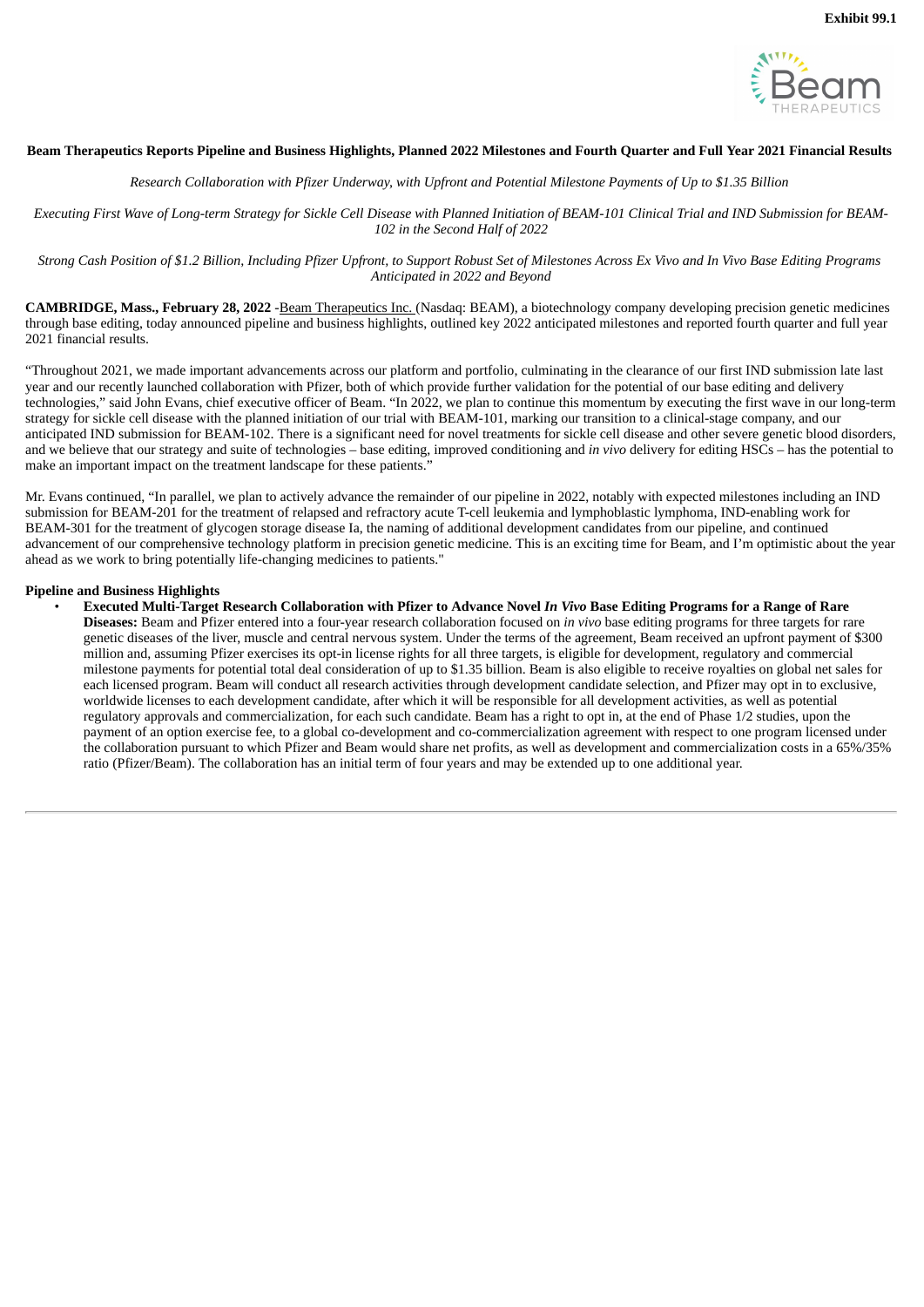Outlined Long-term Strategy for Base Editing Programs in Sickle Cell Disease at ASH 2021: At the 63rd American Society for Hematology Annual Meeting & Exposition in December 2021, Beam shared a long-term, staged development strategy for its base editing approach to treat sickle cell disease (SCD). Beam's stepwise strategy involves three waves:

#### o **Wave 1:** *Ex Vivo* **Base Editing via Autologous Transplant**

Beam is advancing *ex vivo* base editing programs, in which cells will be collected from a patient, edited and then infused back into the patient following a conditioning regimen, such as treatment with busulfan, the standard of care in hematopoietic stem cell (HSC) transplantation today. This approach will be deployed in the company's BEAM-101 and BEAM-102 base editing programs and is intended to allow the company to pursue an efficient path for development using increasingly validated clinical endpoints and regulatory strategies.

#### o **Wave 2: Improved Conditioning**

In parallel with Wave 1 development, Beam also aims to improve the transplant conditioning regimen for SCD patients undergoing HSC transplantation, reducing toxicity challenges associated with standard of care conditioning, a critical component necessary to prepare a patient's body for effective treatment. Beam has a collaboration with Magenta Therapeutics to evaluate the potential utility of MGTA-117, Magenta's novel antibody drug conjugate that is designed to spare immune cells and precisely target hematopoietic stem and progenitor cells. Beam is also conducting its own research into novel conditioning strategies. If successful, improved conditioning regimens could potentially be paired with BEAM-101 and BEAM-102, as well as other base editing programs in hematology.

## o **Wave 3:** *In Vivo* **Base Editing via HSC-targeted LNPs**

- Beam is also exploring the potential for *in vivo* base editing programs for SCD, in which base editors would be delivered to the patient through an infusion of lipid nanoparticles (LNPs) targeted to HSCs, eliminating the need for transplantation altogether. This approach could provide a more accessible option for patients, particularly in regions where *ex vivo* treatment is challenging. Building on its acquisition of Guide Therapeutics, Beam is using a DNA-barcoded LNP screening technology to enable high-throughput *in vivo* identification of LNPs with novel biodistribution and selectivity for target organs beyond the liver.
- Presented Preclinical Data Highlighting Approach to Creating Multiplex Edited CAR T-cells to Target CD5-positive Tumors at SITC: At the Society for Immunotherapy of Cancer's 36th Annual Meeting in November 2021, Beam announced new preclinical research demonstrating the ability of the company's multiplex edited CAR T-cells to target CD5-positive tumors, leading to tumor clearance *in vivo*. Beam's process utilizes base editing designed to simultaneously silence five target genes, including CD5 and PD1, to create allogeneic anti-CD5 CAR T-cells with enhanced effector function for potential use as off-the-shelf treatments for T-cell malignancies.

#### **Key 2022 Anticipated Milestones**

*Ex Vivo* HSC Programs

- Enroll the first subject in the Phase 1/2 clinical trial of BEAM-101 for the treatment of SCD, which is referred to as the BEACON-101 trial, in the second half of 2022
- Submit an investigational new drug (IND) application for BEAM-102 for the treatment of SCD in the second half of 2022

#### *Ex Vivo* T Cell Programs

- Submit an IND application for BEAM-201 for the treatment of relapsed/refractory T cell acute lymphoblastic leukemia/T cell lymphoblastic lymphoma (T-ALL/TLL) in the second half of 2022
- Nominate a second CAR-T development candidate in 2022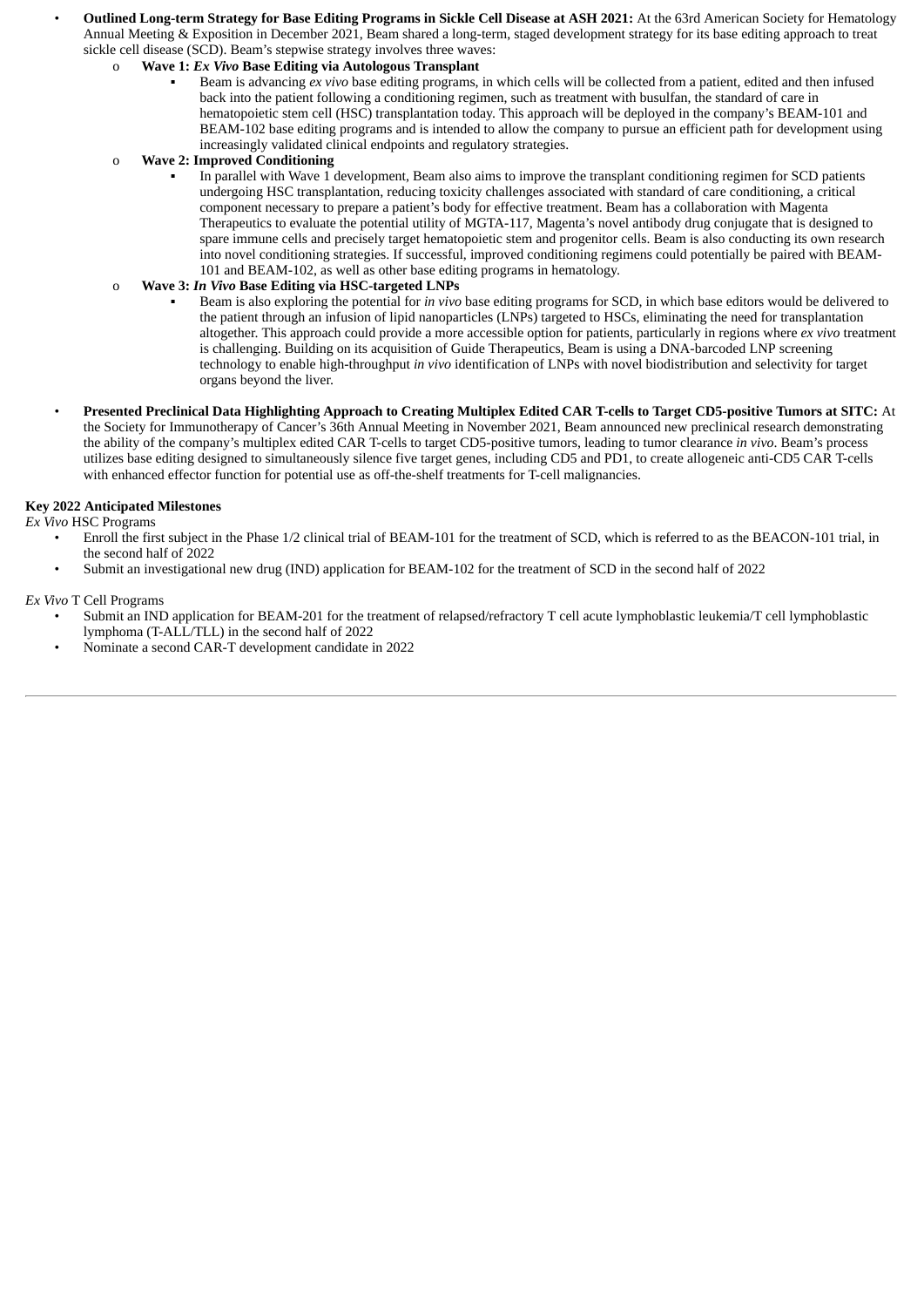#### *In Vivo* LNP Liver-targeting Programs

- Initiate IND-enabling studies for BEAM-301, a liver-targeting LNP formulation of base editing reagents designed to correct the R83C mutation, the most common disease-causing mutation of glycogen storage disorder Ia (GSDIa), in 2022
- Nominate a second liver-targeted development candidate in 2022

# **Fourth Quarter and Full Year 2021 Financial Results**

- **Cash Position**: Cash, cash equivalents and marketable securities were \$965.6 million as of December 31, 2021, (which does not include the upfront payment from the Pfizer collaboration), compared to \$299.7 million as of December 31, 2020.
- **Research & Development (R&D) Expenses**: R&D expenses were \$96.8 million for the fourth quarter of 2021 and \$387.1 million for the full year ended December 31, 2021, compared to \$32.5 million for the fourth quarter of 2020 and \$103.2 million for the full year ended December 31, 2020.
- **General & Administrative (G&A) Expenses**: G&A expenses were \$17.8 million for the fourth quarter of 2021 and \$57.2 million for the full year ended December 31, 2021, compared to \$8.4 million for the fourth quarter of 2020 and \$29.6 million for the full year ended December 31, 2020.
- **Net Loss:** Net loss attributable to common stockholders was \$64.7 million, or \$0.95 per share, for the fourth quarter of 2021 and \$370.6 million, or \$5.77 per share, for the year ended December 31, 2021, compared to \$95.5 million, or \$1.69 per share, for the fourth quarter of 2020 and \$195.9 million, or \$4.19 per share, for the full year ended December 31, 2020.

# **About Beam Therapeutics**

Beam Therapeutics (Nasdaq: BEAM) is a biotechnology company committed to establishing the leading, fully integrated platform for precision genetic medicines. To achieve this vision, Beam has assembled a platform that includes a suite of gene editing and delivery technologies and is in the process of building internal manufacturing capabilities. Beam's suite of gene editing technologies is anchored by base editing, a proprietary technology that is designed to enable precise, predictable and efficient single base changes, at targeted genomic sequences, without making double-stranded breaks in the DNA. This has the potential to enable a wide range of potential therapeutic editing strategies that Beam is using to advance a diversified portfolio of base editing programs. Beam is a values-driven organization committed to its people, cutting-edge science, and a vision of providing life-long cures to patients suffering from serious diseases.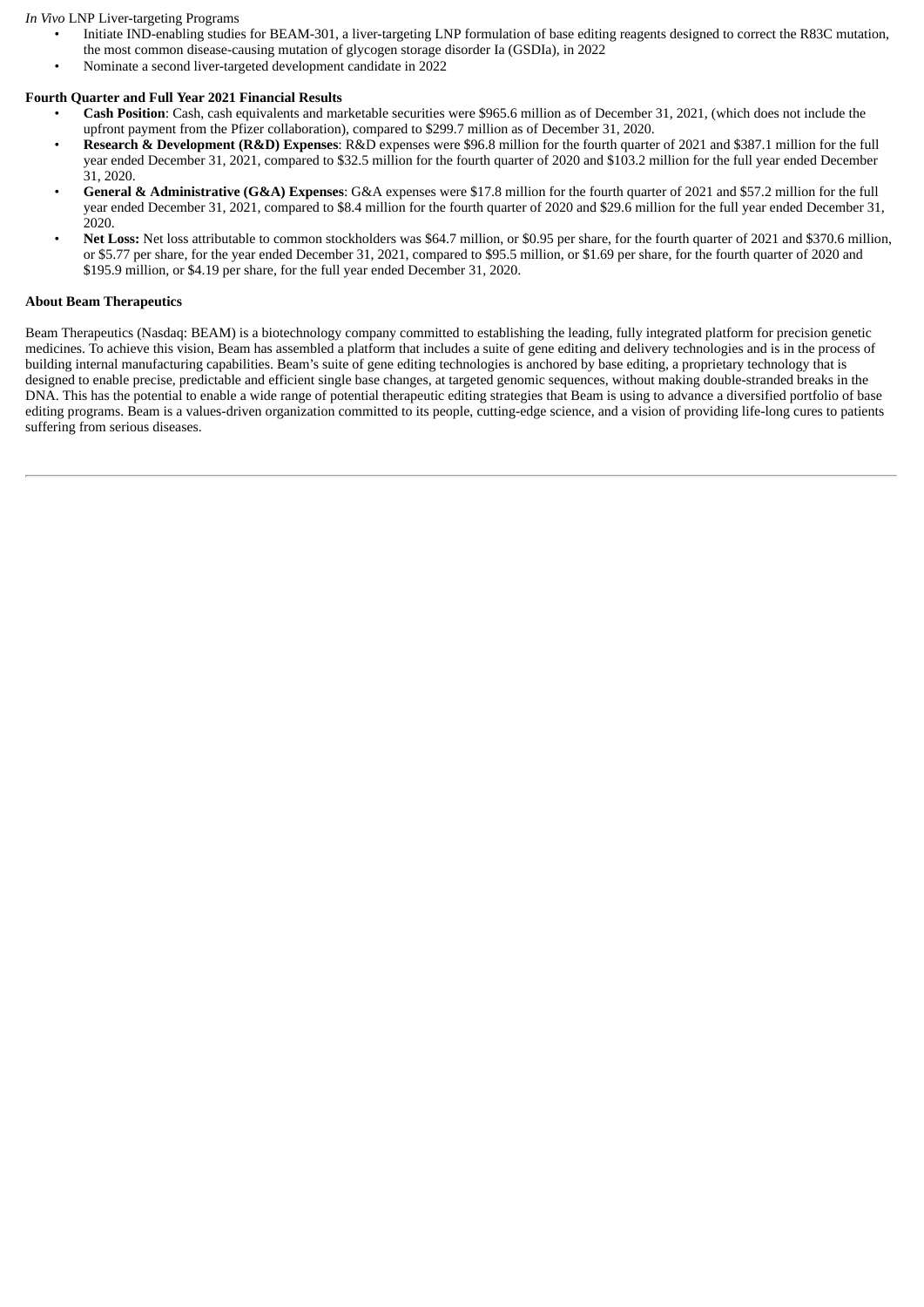#### **Cautionary Note Regarding Forward-Looking Statements**

This press release contains forward-looking statements within the meaning of the Private Securities Litigation Reform Act of 1995. Investors are cautioned not to place undue reliance on these forward-looking statements, including, but not limited to, statements related to: our plans, and anticipated timing, to nominate additional development candidates, initiate IND-enabling studies, and submit IND applications; the therapeutic applications and potential of our technology, including with respect to SCD, T-ALL/T-LL, GSDIa, and LNPs, including our ability to deliver base editors to target organs in and beyond the liver; our ability to develop improved conditioning regimens in connection with our long-term strategy for base editing programs in sickle cell disease; the planned initiation and design of our BEACON-101 clinical trial, including the timing of enrolling the first subject in the trial; the potential benefits of our collaboration with Pfizer, any future payments we may receive under our research collaboration agreement with Pfizer; the sufficiency of our capital resources to fund operating expenses and capital expenditure requirements; and our ability to develop life-long, curative, precision genetic medicines for patients through base editing. Each forward-looking statement is subject to important risks and uncertainties that could cause actual results to differ materially from those expressed or implied in such statement, including, without limitation, risks and uncertainties related to: our ability to develop, obtain regulatory approval for, and commercialize our product candidates, which may take longer or cost more than planned; our ability to raise additional funding, which may not be available; our ability to obtain, maintain and enforce patent and other intellectual property protection for our product candidates; the potential impact of the COVID-19 pandemic; that preclinical testing of our product candidates and preliminary or interim data from preclinical studies and clinical trials may not be predictive of the results or success of ongoing or later clinical trials; that enrollment of our clinical trials may take longer than expected; that our product candidates may experience manufacturing or supply interruptions or failures; risks related to competitive products; and the other risks and uncertainties identified under the headings "Risk Factors Summary" and "Risk Factors" in our Annual Report on Form 10-K for the year ended December 31, 2021, and in any subsequent filings with the Securities and Exchange Commission. These forward-looking statements speak only as of the date of this press release. Factors or events that could cause our actual results to differ may emerge from time to time, and it is not possible for us to predict all of them. We undertake no obligation to update any forward-looking statement, whether as a result of new information, future developments or otherwise, except as may be required by applicable law.

**Contacts:** Investors: Chelcie Lister THRUST Strategic Communications chelcie@thrustsc.com

Media: Dan Budwick 1AB dan@1abmedia.com